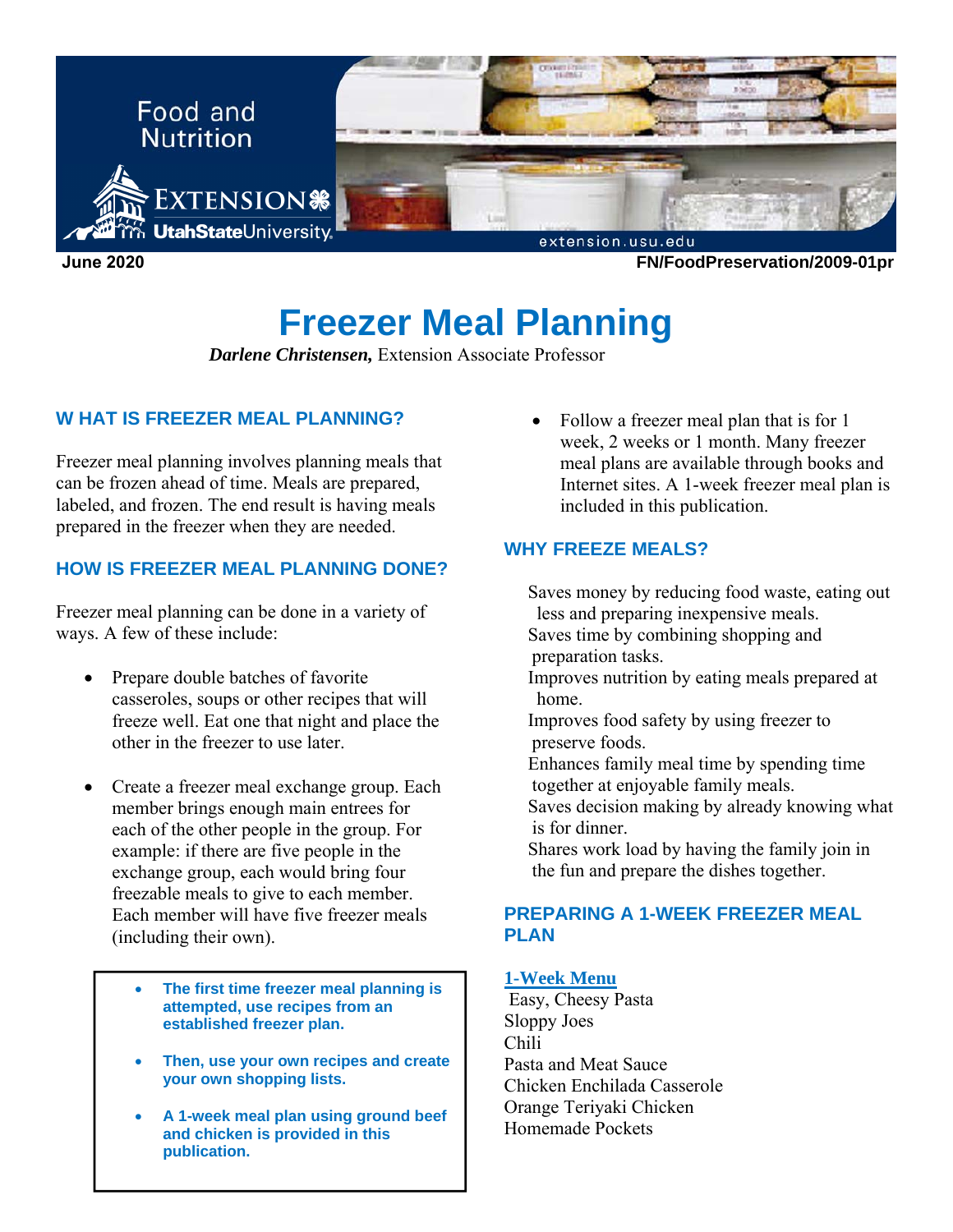Purchase food and storage items listed on shopping list provided. Everything you will need to prepare the recipes is on the shopping list (next page). A blank shopping list is also included at the end of this publication for future planning. It is recommended you shop the day before you prepare the recipes. To save time, you don't need put away non-perishable ingredients. Make sure to put all perishable items in the refrigerator. Place frozen bread dough in refrigerator overnight to thaw.

Organize your work space. Tape recipes on cupboards or another place where they are easy to read. If you plan to use the recipes over again, place them in a sheet protector. Create combined work areas for dishes using similar ingredients. For example, put all recipes and ingredients using ground beef in the same area.

In order to complete the 1-Week Menu Plan, the first recipe to start is the Meat Sauce Mix. Brown ground beef, drain fat and add other ingredients. Meat Sauce Mix will be used to make the Easy, Cheesy Pasta; Sloppy Joes; Spaghetti and Chili. While browning the beef, boil water for the macaroni in Easy, Cheesy Pasta. When ground beef is browned, drain fat and add other ingredients.

Place 2 cups of Meat Sauce Mix in each of three freezer bags. To complete chili recipe, add chili powder and drained kidney beans; label and date. To complete sloppy joes, add vinegar, brown sugar and ketchup; label and date. To complete spaghetti add Italian seasoning. See recipe below for further directions. Label and date.

To complete Easy, Cheesy Pasta, drain macaroni. Place final 2 cups Meat Sauce Mix in freezer bag. Add macaroni, chili beans and grated cheese. Mix ingredients together by squishing outside of bag. Remove excess air from bag; label and date.

Once food is cooled, lay freezer bags flat on counter and remove excess air. Zip bags closed and place in freezer.

To complete the Orange Teriyaki Chicken recipe, combine all ingredients, except chicken, in a freezer bag. Then add chicken breasts. Zip, release air and shake bag until marinade covers breasts. Label, date and put bag in freezer.

### **How to Quick Freeze**

Quick freezing prevents foods from sticking together. To quick freeze, Homemade Pockets spread them onto a clean cookie sheet. If needed, use more than one cookie sheet.

Place the cookie sheet(s) into the freezer. Freeze for about 30 minutes to 1 hour. Freezing the Homemade Pockets on a cookie sheet before placing them in freezer bags will keep them from clumping together.

### **Cooling Food**

#### How Long Should I Leave Food to Cool Down Before Freezing it?

Food should be cooled as quickly as possible. It should be left out no longer than 2 hours to prevent growth of bacteria. This includes all of the time it is out of the refrigerator (ex: in grocery store, while food is being prepared, time to cool food. You also must consider the time food will be out when you serve it.)

#### Can Food be Cooled Down More Quickly?

There is no easy way to speed up cooling, but you can try the following:

- Divide food into smaller portions
- Place in well-sealed containers and run under cold water
- Place in a well-sealed container and stand it in a shallow tray of cold water.

Why Can't I Put Hot Food Straight into the Fridge or Freezer?

 Hot food will warm other foods and could raise the temperature of the refrigerator.

To complete chicken enchilada casserole recipe either purchase 1 lb raw chicken and cook or purchase 1 lb of rotisserie or precooked chicken. Shred chicken. Follow recipe, using a 9 x 11" disposable pan. Cover with heavy duty foil, label and freeze. Put cooking instructions on label.

Follow recipe to make homemade pockets. Quick freeze Homemade Pockets on a cookie sheet before placing them into freezer bags. This will prevent the pockets from sticking together when frozen. See information of quick freezing above. Date, label and freeze pockets in freezer bags.

When you are ready to use the frozen entrees, take food items out of the freezer the night before and thaw in the refrigerator.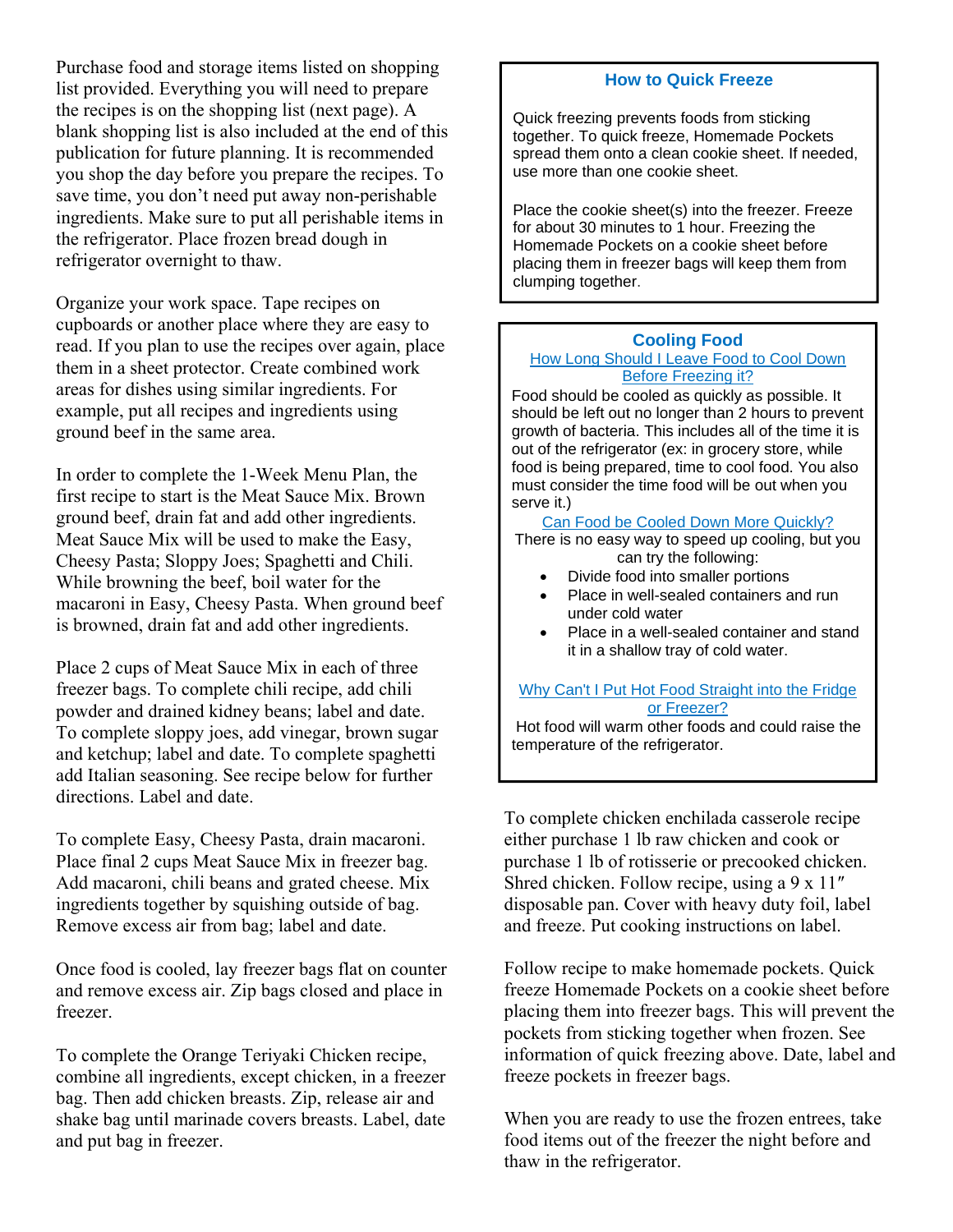# **1-Week Freezer Meal Plan Grocery List**

| <b>Canned &amp; Packaged</b><br><b>Goods</b><br>1 can (4 oz) green chilies<br>2 cans nacho cheese soup<br>1 can (15 oz) tomato soup<br>2 cans tomato sauce<br>2 cans chili beans<br>2 cans (16 oz) kidney<br>beans | <b>Staples</b><br>Soy sauce<br>Minced garlic<br>Canola oil<br>Ground pepper<br>Ground ginger<br>Red pepper sauce<br>1 pkg spaghetti seasoning<br>Garlic powder<br>Salt<br>Vinegar<br>Brown sugar<br>Ketchup<br>Chili powder                                                                                                               | <b>Fruits &amp; Vegetables</b><br>2 onions                                                                                                                     | <b>Breads &amp;</b><br><b>Cereals</b><br>1 pkg flour tortillas<br>(whole wheat if possible)<br>6 oz macaroni (enough<br>for 2 cups cooked)<br>Hamburger buns<br>8 oz pasta (spaghetti) |
|--------------------------------------------------------------------------------------------------------------------------------------------------------------------------------------------------------------------|-------------------------------------------------------------------------------------------------------------------------------------------------------------------------------------------------------------------------------------------------------------------------------------------------------------------------------------------|----------------------------------------------------------------------------------------------------------------------------------------------------------------|----------------------------------------------------------------------------------------------------------------------------------------------------------------------------------------|
| *Dairy Foods<br>3/4 cup cheddar cheese<br>1 3/4 cup mozzarella<br>cheese<br>1 pkg cheese (any kind for<br>pockets)                                                                                                 | <b>*Meat &amp; Poultry</b><br>1 lb cooked chicken<br>(purchase raw chicken and<br>cook or purchase pre-<br>cooked or rotisserie<br>chicken)<br>6 chicken breasts<br>4 lbs ground beef or turkey<br>Cooked ham or other filling<br>for Homemade Pockets<br>* These foods need to be purchased last to<br>protect their safety and quality. | *Frozen Foods<br>6 oz can orange juice<br>concentrate<br>Frozen bread dough (or you<br>may be able to purchase<br>fresh bread dough from<br>your local bakery) | <b>Freezing Supplies</b><br>1 gallon freezer bags<br>Heavy-duty tin foil<br>1 - 9 x 12" pan                                                                                            |

List includes items for one batch of *Meat Sauce Mix*  which will be used for Easy, Cheesy Pasta; Sloppy Joes; Spaghetti and Chili.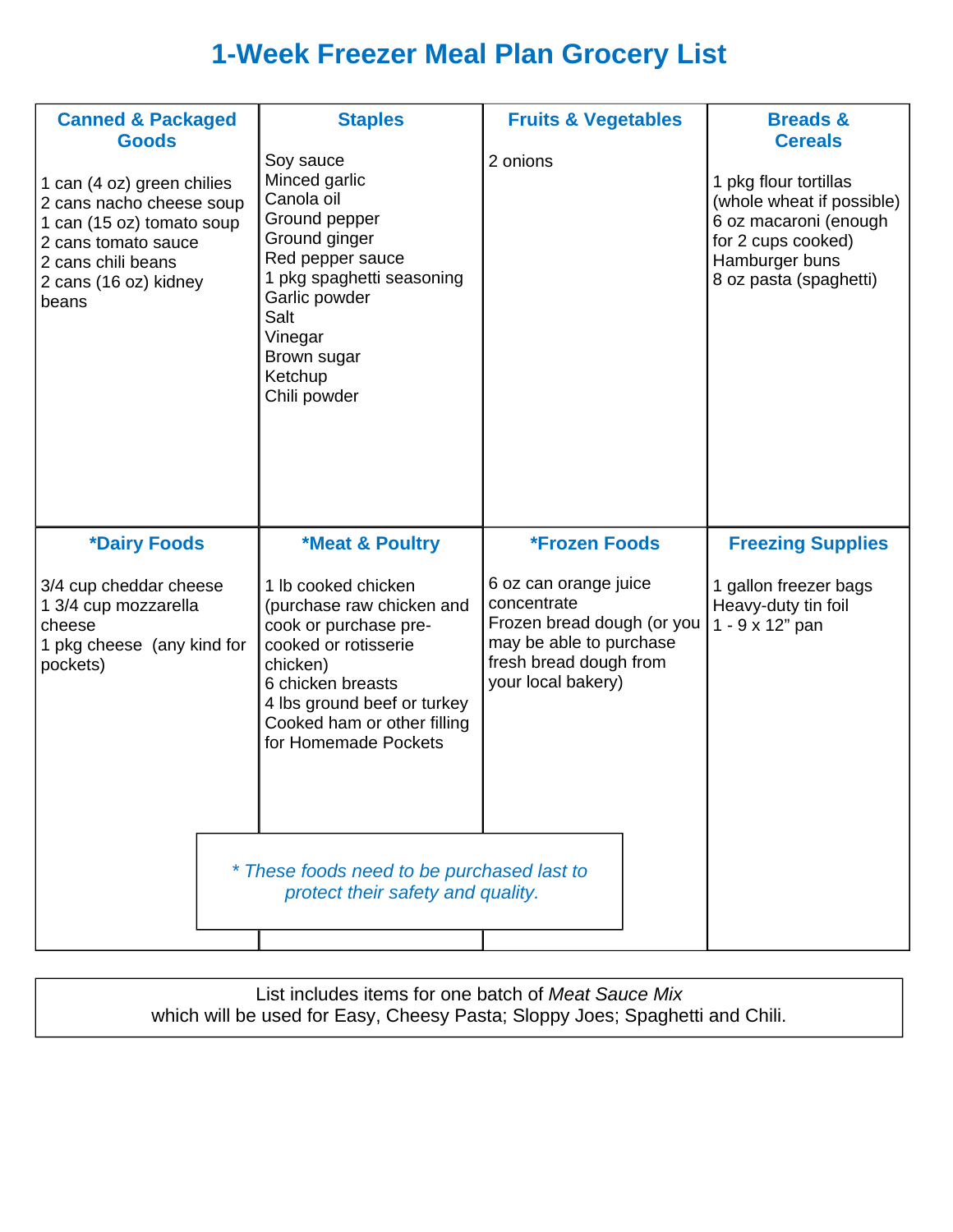# **1-Week Meal Planning Recipes**

### **Meat Sauce Mix**

4 lbs lean ground beef or turkey 1 medium onion, minced 1 can (6 oz) tomato paste plus 6 ounce can water or 1 can tomato soup 2 cans (15 oz) tomato sauce 1 tsp garlic powder 1 tsp salt

Brown meat; drain fat. Add all other ingredients. Simmer 20 to 30 minutes. Add water or tomato juice to thin if necessary. Immediately place 1 cup portions in freezer-quality, plastic zip-top bags. Freeze. Makes 8 cups.

NOTE: Use Meat Sauce Mix for Easy, Cheesy Pasta; Sloppy Joes; spaghetti and chili.

### **Easy, Cheesy Pasta**

2 cups *Meat Sauce Mix* (see recipe) 2 cans (16 oz) chili beans 4 cups cooked, drained macaroni 1 cup grated mozzarella cheese

Mix together chili beans, macaroni and Meat Sauce Mix. Add 1/2 cup grated cheese. Place mixture in freezer bag with date and cooking instructions. Date and label "Place in sauce pan. Heat over medium heat until bubbling. Add 1 Tbsp water if mixture is dry. Add 1/2 cup remaining cheese over pasta as it is served." Place remaining 1/2 cup cheese in smaller freezer bag. Tape bag to pasta mixture. Freeze. Serves 6-8.

NOTE: Prepare pasta noodles slightly undercooked so they do not get mushy after freezing.

### **Sloppy Joes**

2 cups *Meat Sauce Mix*  1 Tbsp vinegar 1 Tbsp brown sugar 1/4 cup ketchup

In a gallon sized freezer bag mix *Meat Sauce Mix*, vinegar, brown sugar and ketchup. Seal, date and place instructions "Heat mix in microwave for 5 minutes. Toast buns in oven." Freeze with bag of hamburger buns.

NOTE: Microwaves do vary. Check mix regularly.

### **Spaghetti**

2 cups *Meat Sauce Mix*  1-1/2 tsp Italian seasoning or 1 package spaghetti sauce seasoning 8 oz pasta Parmesan cheese (optional)

Mix *Meat Sauce Mix* and seasoning in a gallon freezer bag. Label, date and include instructions: "Heat meat sauce in microwave until heated through."

To make pasta:

In large pan, boil 3 quarts water. Add 1 tablespoon vegetable oil to reduce boiling over. Add 8 ounces of pasta (macaroni, spaghetti, noodles) gradually. Boil uncovered, stirring occasionally. Over stirring causes sticky pasta. Pasta should be tender, yet firm. Immediately drain in colander; do not rinse. Rinsing washes away valuable nutrients. Pour meat sauce over hot, cooked pasta. Sprinkle with Parmesan cheese. Serves 4-6.

 NOTE: Prepare pasta noodles slightly undercooked so they do not get mushy after freezing.

### **Chili**

2 cups *Meat Sauce Mix* 2 tsp chili powder 2 cans (16 oz) drained kidney beans

In a gallon size freezer bag mix *Meat Sauce Mix*, chili powder and kidney beans. Date, label: "Heat through in microwave or in saucepan." Makes 4-6 servings.